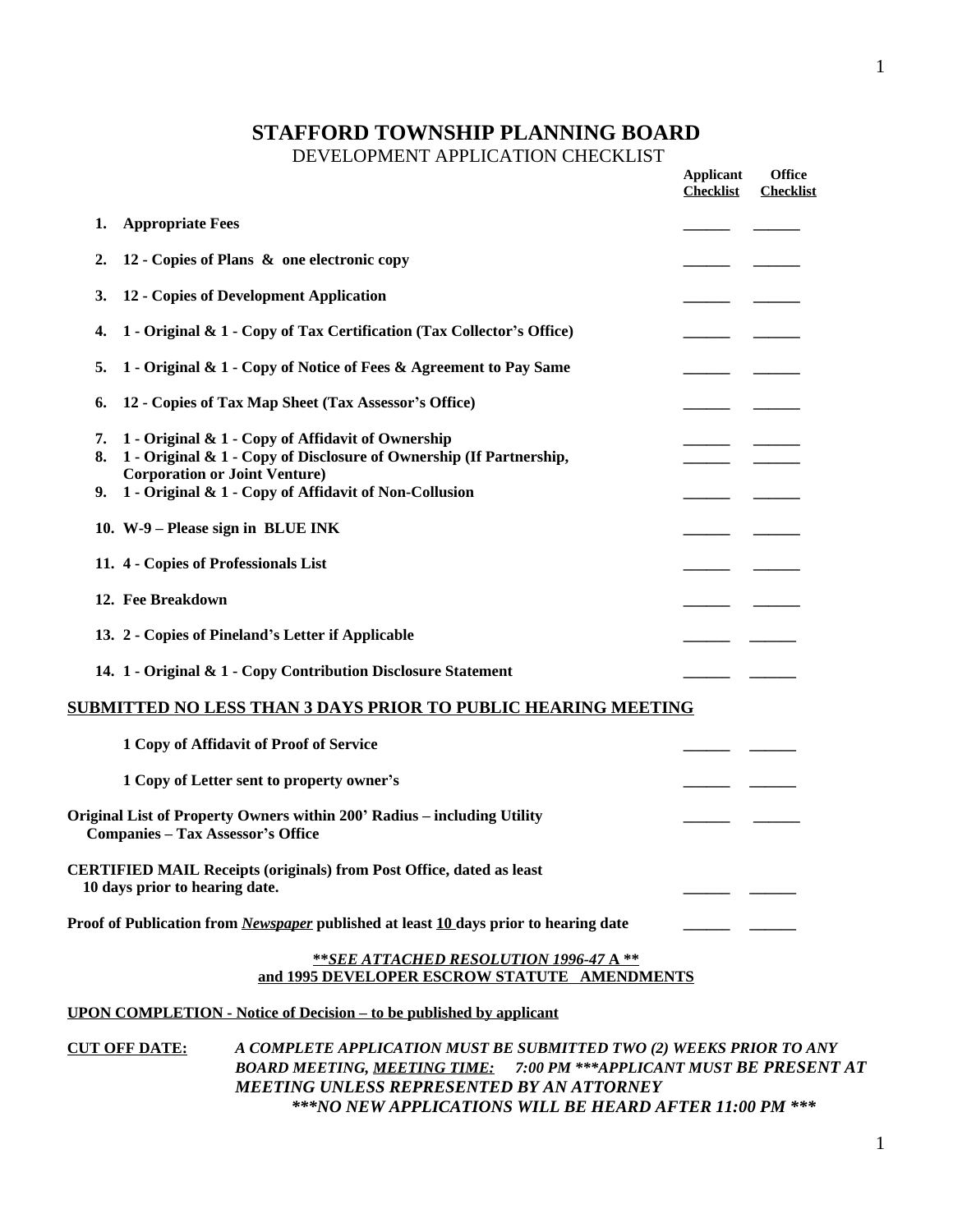5.

## **NOTICE**

**IN THE EVENT THE APPLICATION FEE EXCEEDS THE FEE POSTED WITH THIS APPLICATION, IT IS FULLY UNDERSTOOD THE APPLICANT WILL BE BILLED FOR THE EXCESS AMOUNT.**

\_\_\_\_\_\_\_\_\_\_\_\_\_\_\_\_\_\_\_\_\_\_\_\_\_\_\_\_\_\_\_

Sworn to and subscribed before me this \_\_\_\_\_\_\_\_day of \_\_\_\_\_\_\_\_\_\_\_\_\_\_, 20\_\_\_\_

\_\_\_\_\_\_\_\_\_\_\_\_\_\_\_\_\_\_\_\_\_\_\_\_\_\_\_\_\_\_\_\_\_ Notary Public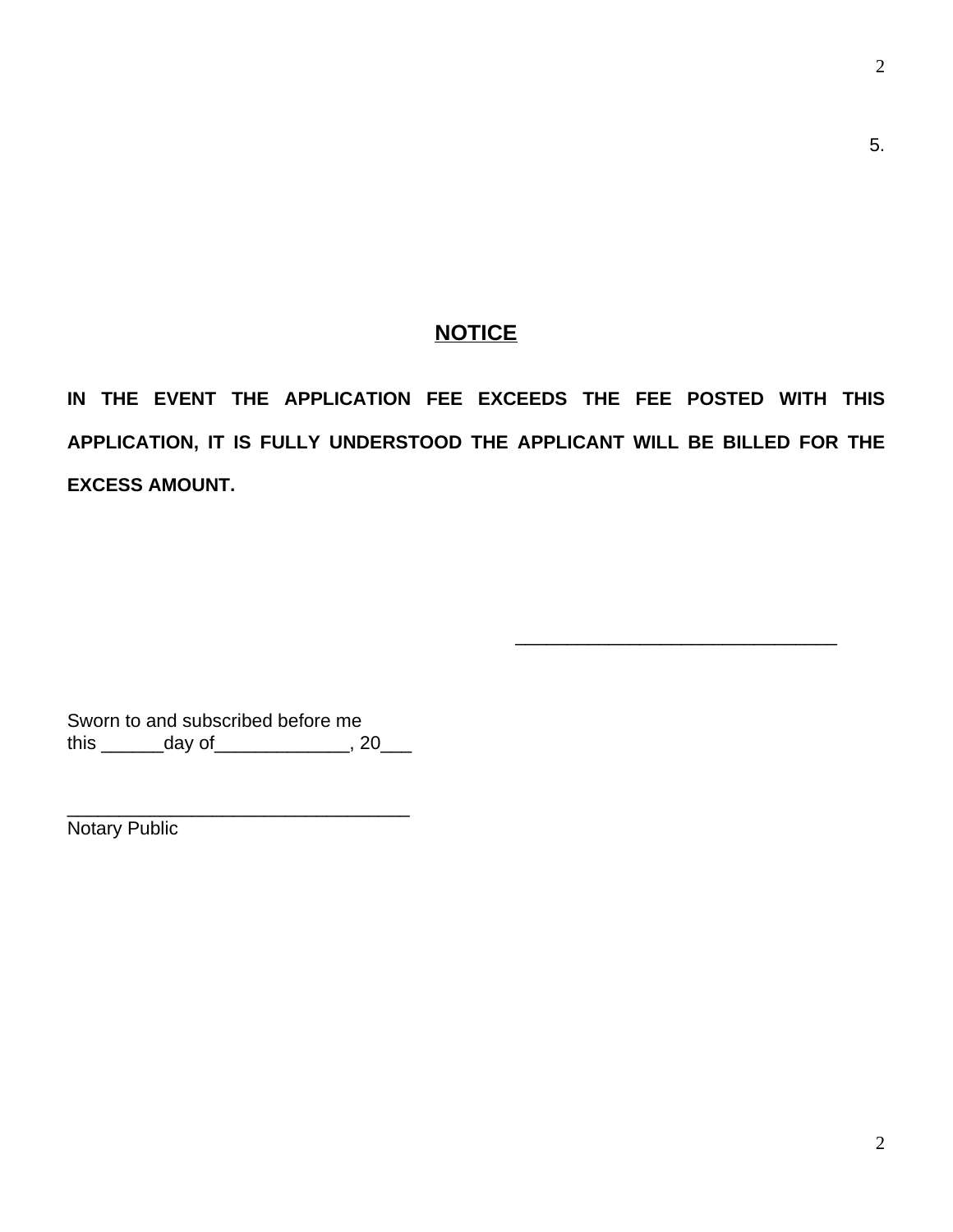# **AFFIDAVIT OF OWNERSHIP**

| STATE OF NEW JERSEY:                                                                                                                    |
|-----------------------------------------------------------------------------------------------------------------------------------------|
| SS<br>COUNTY OF _________:                                                                                                              |
|                                                                                                                                         |
| to law, upon my oath, depose and say                                                                                                    |
| 1. I reside at:<br><u> 1989 - Johann John Harry Harry Harry Harry Harry Harry Harry Harry Harry Harry Harry Harry Harry Harry Harry</u> |
| <u> 1989 - Johann Harry Harry Harry Harry Harry Harry Harry Harry Harry Harry Harry Harry Harry Harry Harry Harry</u>                   |
| 2. I am the owner in fee of all that certain lot, piece or parcel of land situated, lying and                                           |
| being in the Township of Stafford, aforesaid and known and designated                                                                   |
|                                                                                                                                         |
|                                                                                                                                         |
| to make the within                                                                                                                      |
| application on my behalf and that the statements contained in said application are true.                                                |

Sworn to and subscribed before me this  $\frac{1}{\text{day of}}$ , 20

\_\_\_\_\_\_\_\_\_\_\_\_\_\_\_\_\_\_\_\_\_\_\_\_\_\_\_\_\_\_\_\_\_

Notary Public

\_\_\_\_\_\_\_\_\_\_\_\_\_\_\_\_\_\_\_\_\_\_\_\_\_\_\_\_\_\_\_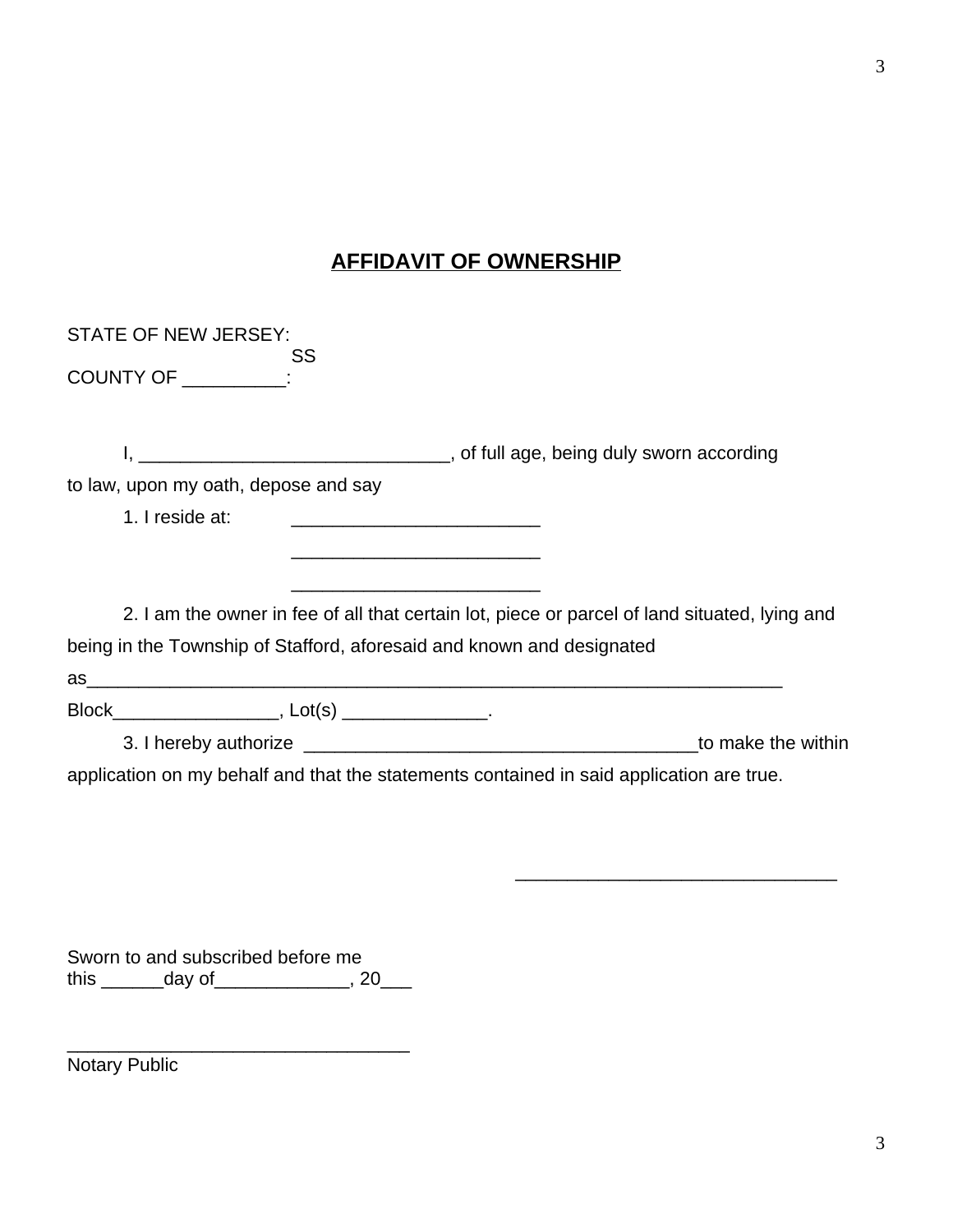# **DISCLOSURE OF OWNERSHIP**

#### \_\_\_\_\_\_\_\_\_\_\_\_\_\_\_\_\_\_\_\_\_\_\_\_\_\_\_\_\_\_\_\_\_\_\_\_\_\_\_\_\_\_\_\_\_\_\_\_\_\_\_\_\_\_\_\_\_\_\_\_\_\_\_\_\_\_\_\_\_\_ **NAME OF APPLICANT**

| <b>APPLICANT IS:</b>                           | Corporation______ Partnership______ Joint Venture_____                                                                                                                                                                                                                                                                                                                            |                  |
|------------------------------------------------|-----------------------------------------------------------------------------------------------------------------------------------------------------------------------------------------------------------------------------------------------------------------------------------------------------------------------------------------------------------------------------------|------------------|
| Full Name of Individual<br>Stockholder/Partner | Address of Individual<br>Stockholder/Partner                                                                                                                                                                                                                                                                                                                                      | Share %<br>Owned |
|                                                |                                                                                                                                                                                                                                                                                                                                                                                   |                  |
| 2.                                             |                                                                                                                                                                                                                                                                                                                                                                                   |                  |
|                                                |                                                                                                                                                                                                                                                                                                                                                                                   |                  |
|                                                | $\begin{picture}(150,10) \put(0,0){\dashbox{0.5}(10,0){ }} \put(150,0){\circle{10}} \put(150,0){\circle{10}} \put(150,0){\circle{10}} \put(150,0){\circle{10}} \put(150,0){\circle{10}} \put(150,0){\circle{10}} \put(150,0){\circle{10}} \put(150,0){\circle{10}} \put(150,0){\circle{10}} \put(150,0){\circle{10}} \put(150,0){\circle{10}} \put(150,0){\circle{10}} \put(150,$ |                  |
|                                                |                                                                                                                                                                                                                                                                                                                                                                                   |                  |
|                                                |                                                                                                                                                                                                                                                                                                                                                                                   |                  |
| 7.                                             | <u> 1990 - Johann Barbara, martin amerikan basar dan berasal dalam basar dalam basar dalam basar dalam basar dala</u>                                                                                                                                                                                                                                                             |                  |
|                                                | Number of Minority (less than 10%) owners not listed____________________________                                                                                                                                                                                                                                                                                                  |                  |

**Notes:** 1. Attach additional sheets in this format if necessary.

2. If corporation or partnership is shown as a greater than 10% owner, attach similar breakdown of (their) or (its) individual owners.

8.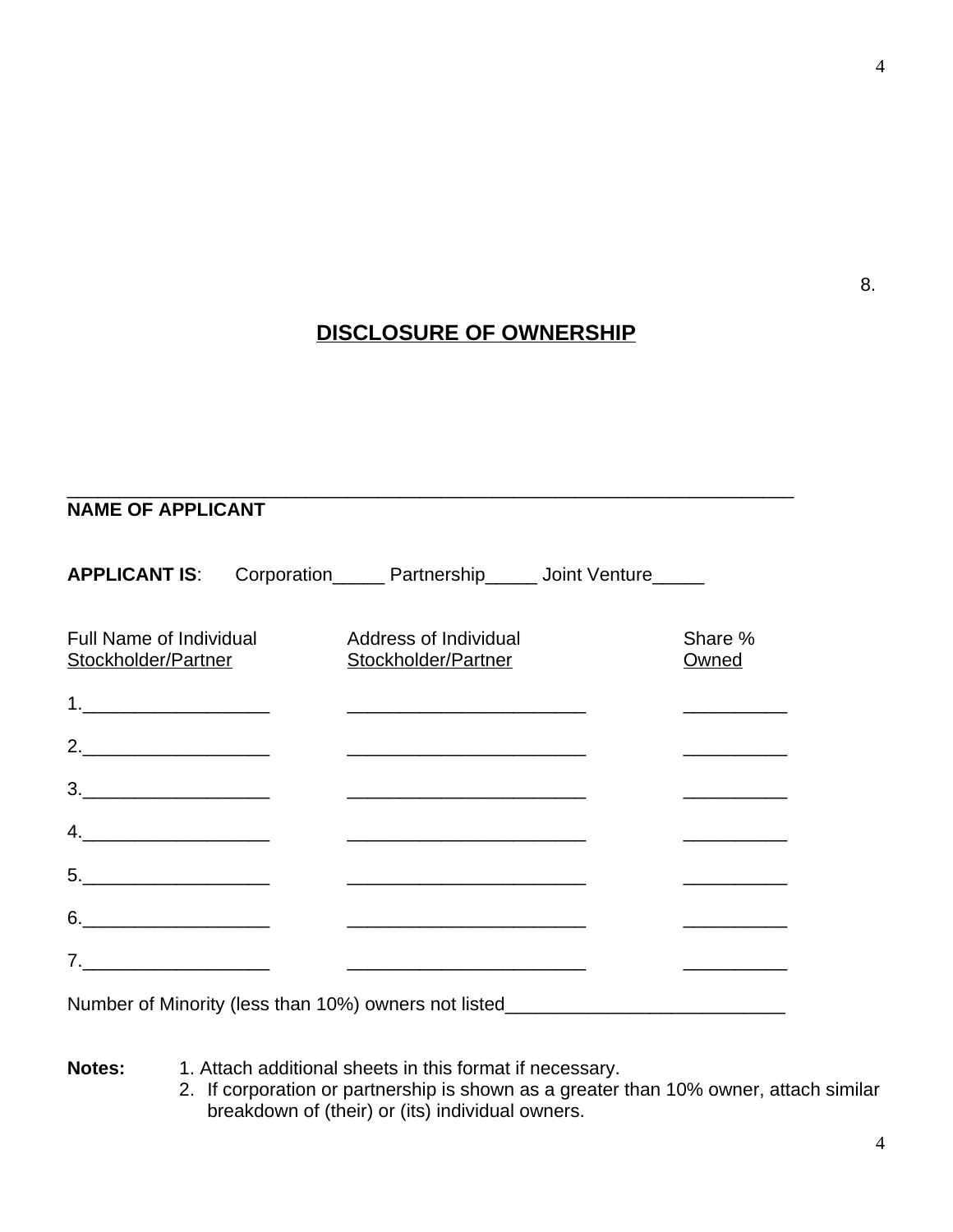## **AFFIDAVIT OF NON-COLLUSION**

| STATE OF NEW JERSEY: |     |
|----------------------|-----|
|                      | SS. |
| <b>COUNTY OF</b>     |     |

I, \_\_\_\_\_\_\_\_\_\_\_\_\_\_\_\_\_\_\_\_\_\_\_\_\_\_\_\_\_\_\_, of full age, being duly sworn according

to law, upon my oath, depose and say

1. I am the Applicant in connection with a proposed site plan, subdivision, variance of property known as:

\_\_\_\_\_\_\_\_\_\_\_\_\_\_\_\_\_\_\_\_\_\_\_\_\_\_\_\_\_\_\_\_\_\_\_\_\_\_\_\_\_\_\_\_\_\_\_\_\_\_\_\_\_\_\_\_\_\_\_\_\_\_\_\_\_\_\_\_\_\_ Block Lot(s) Street address

as shown on the Tax Map of Stafford Township.

2. There has been no collusion between any members of the Stafford Township Planning Board, the Stafford Township Zoning Board of Adjustment or any officials of the Stafford Township government and myself with respect to said application.

\_\_\_\_\_\_\_\_\_\_\_\_\_\_\_\_\_\_\_\_\_\_\_\_\_\_\_\_\_\_\_

Sworn to and subscribed before me this \_\_\_\_\_\_\_\_ day of\_\_\_\_\_\_\_\_\_\_\_\_\_\_, 20\_\_\_\_

\_\_\_\_\_\_\_\_\_\_\_\_\_\_\_\_\_\_\_\_\_\_\_\_\_\_\_\_\_\_\_\_\_ Notary Public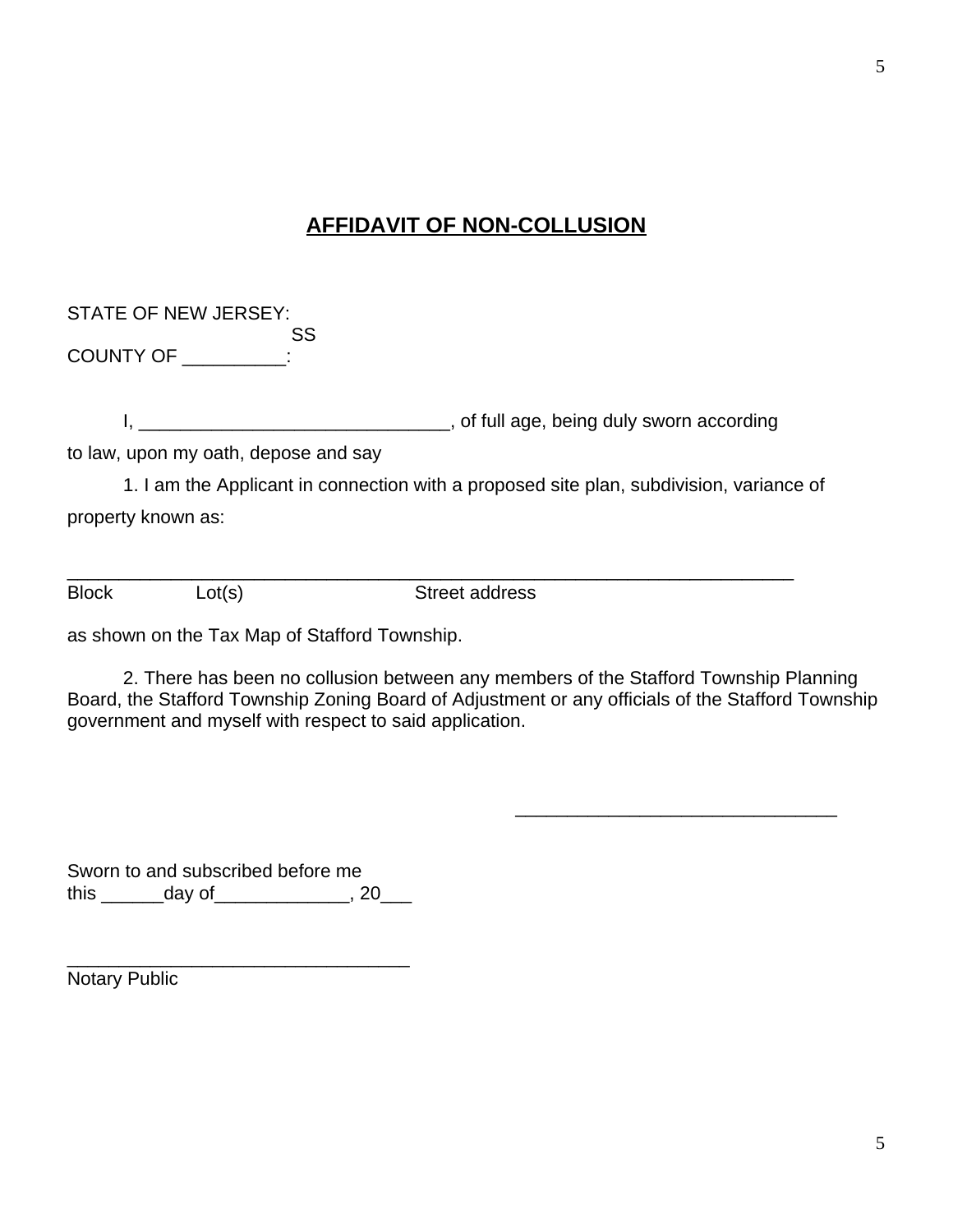## **PROOF OF SERVICE AFFIDAVIT**

STATE OF NEW JERSEY: SS COUNTY OF \_\_\_\_\_\_\_\_\_\_:

|                                                                                 | , being of full age and being duly sworn according to                                                |
|---------------------------------------------------------------------------------|------------------------------------------------------------------------------------------------------|
| law, upon my oath depose and say:                                               |                                                                                                      |
| $1.$ On                                                                         | ., I deposited at the United States Post Office,                                                     |
|                                                                                 | copies of the Notice attached hereto, addressed and forwarded certified mail, return receipts        |
|                                                                                 | requested, to all persons shown on the list of property owners within 200 feet, and others to whom   |
|                                                                                 | notice must be given, shown on the list annexed hereto, with sufficient postage prepaid. The list of |
|                                                                                 | persons within 200 feet was prepared and certified by the Tax Assessor of Stafford Township.         |
| 2. I also attach hereto proof of the publication of the Notice published in the |                                                                                                      |
|                                                                                 | on.                                                                                                  |

(Newspaper) (Date)

\_\_\_\_\_\_\_\_\_\_\_\_\_\_\_\_\_\_\_\_\_\_\_\_\_\_\_\_\_\_\_

3. I make this Affidavit based on my own knowledge of the truth of the facts contained herein.

Sworn to and subscribed before me this \_\_\_\_\_\_\_\_day of \_\_\_\_\_\_\_\_\_\_\_\_\_\_, 20\_\_\_\_

\_\_\_\_\_\_\_\_\_\_\_\_\_\_\_\_\_\_\_\_\_\_\_\_\_\_\_\_\_\_\_\_\_

Notary Public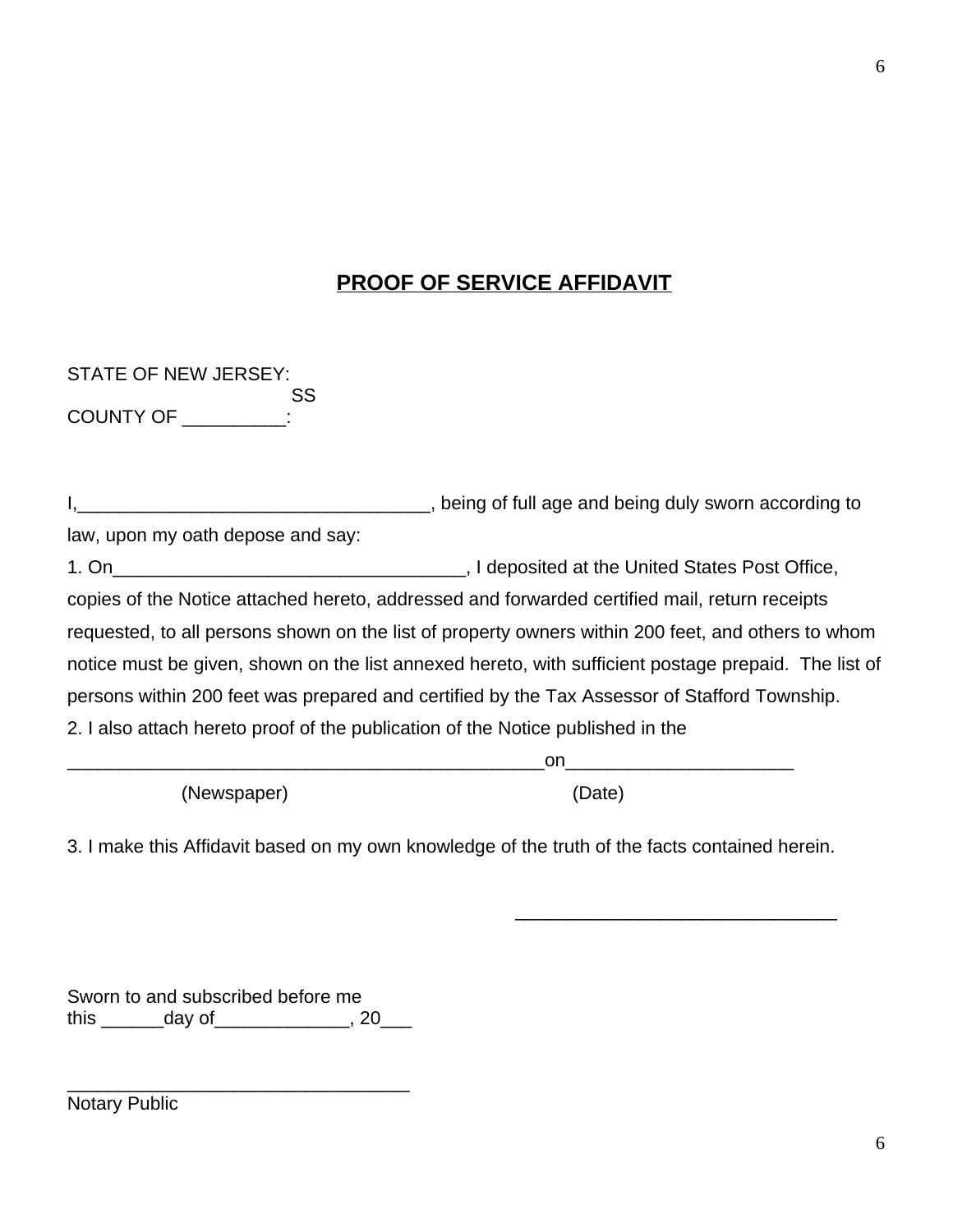# **PROFESSIONALS**

## Include email addresses and fax numbers

| <b>APPLICANT:</b> | Name:      |  |
|-------------------|------------|--|
|                   | Address:   |  |
|                   |            |  |
|                   |            |  |
|                   | Telephone: |  |
|                   |            |  |
| <b>ENGINEER:</b>  | Name:      |  |
|                   | Address:   |  |
|                   |            |  |
|                   |            |  |
|                   | Telephone: |  |
|                   |            |  |
| <b>ATTORNEY:</b>  | Name:      |  |
|                   | Address:   |  |
|                   |            |  |
|                   |            |  |
|                   | Telephone: |  |
|                   |            |  |
| <b>LANDSCAPE</b>  | Name:      |  |
| <b>ARCHITECT:</b> | Address:   |  |
|                   |            |  |
|                   |            |  |
|                   | Telephone: |  |
| <b>PLANNER:</b>   | Name:      |  |
|                   | Address:   |  |
|                   |            |  |
|                   |            |  |
|                   | Telephone: |  |
|                   |            |  |

 $11.$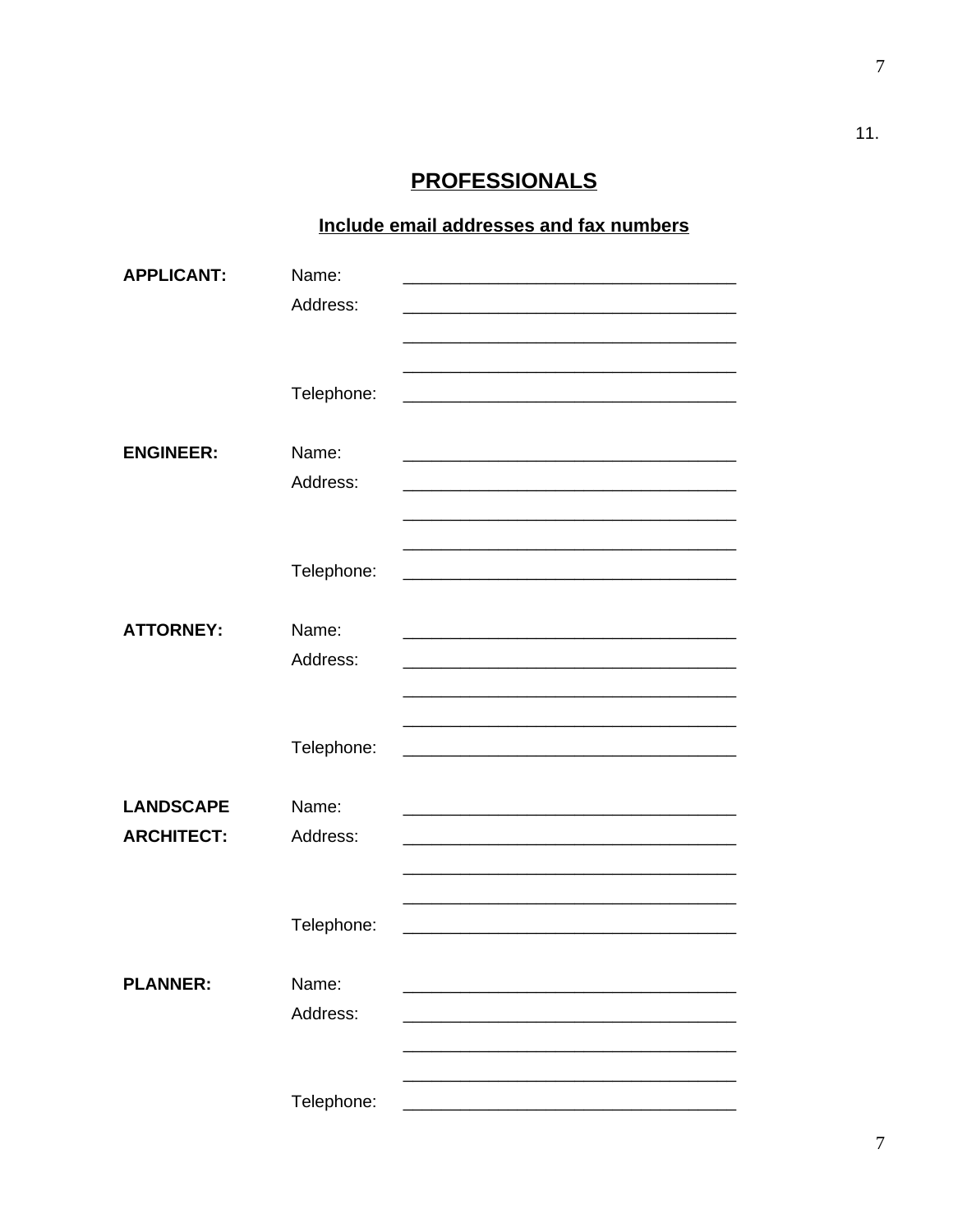## **TYPE OF DEVELOPMENT: (Check one or more as applicable)**

\_\_Minor Subdivision \_\_\_\_\_\_\_\_\_\_\_\_\_\_\_\_\_\_\_\_\_\_\_\_\_\_Major Subdivision

\_\_\_\_\_Minor Site Plan \_\_\_\_\_\_\_\_\_\_\_\_\_\_\_\_\_\_\_\_\_\_\_\_\_\_\_\_\_\_Major Site Plan

## **FEE BREAKDOWN**

PLEASE ITEMIZE APPROPRIATE FEES WHICH ARE BEING SUBMITTED BELOW:

.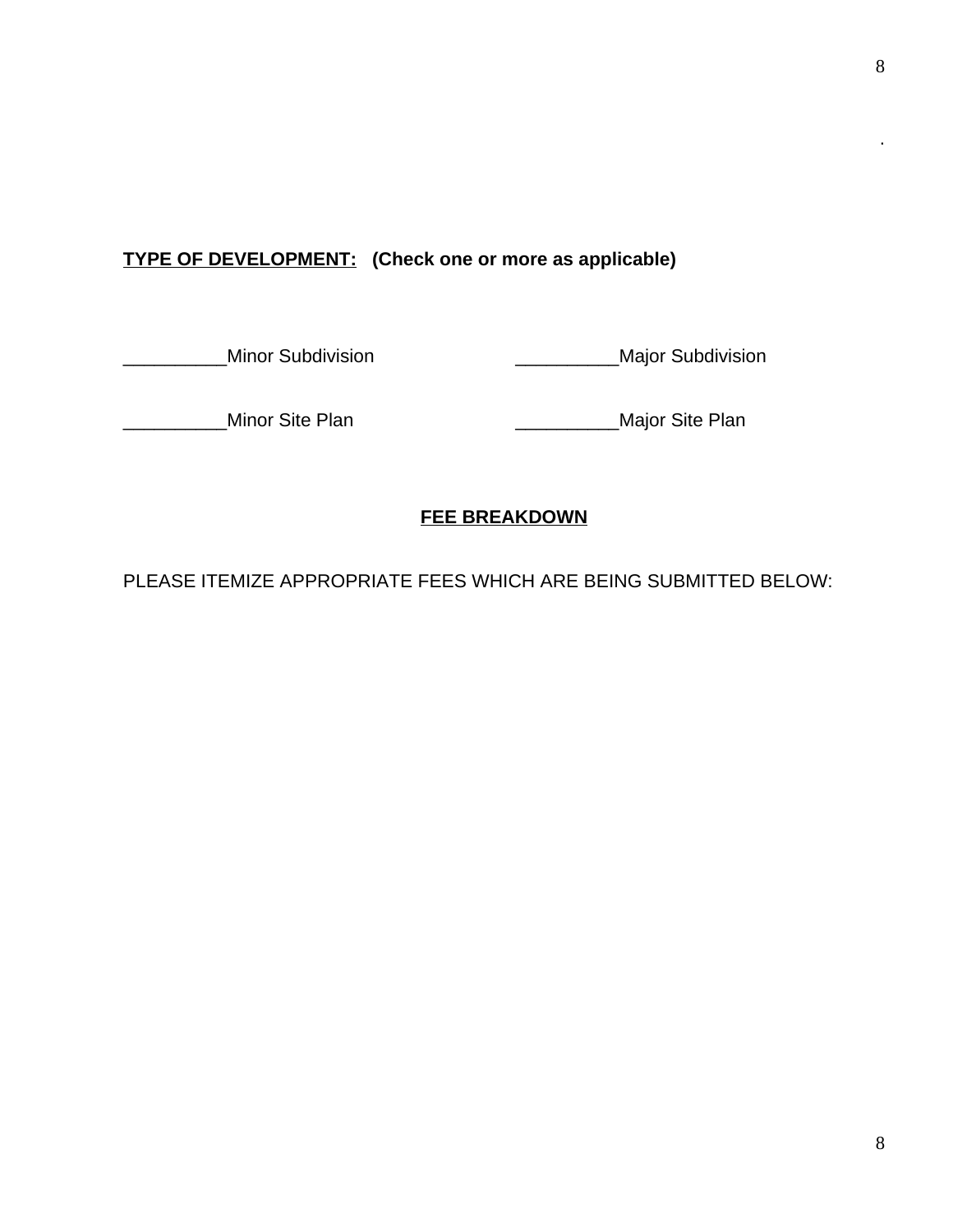## **NOTICE OF HEARING**

 $TO:$ 

\_\_\_\_\_\_\_\_\_\_\_\_\_\_\_\_\_\_\_\_\_\_\_\_\_\_

\_\_\_\_\_\_\_\_\_\_\_\_\_\_\_\_\_\_\_\_\_\_\_\_\_\_

\_\_\_\_\_\_\_\_\_\_\_\_\_\_\_\_\_\_\_\_\_\_\_\_\_\_\_\_\_\_\_\_\_\_\_\_\_\_\_\_\_\_\_\_\_\_\_,

YOU ARE HEREBY NOTIFIED, as provided in the Municipal Land Use Law, that the Planning Board of the Township of Stafford, County of Ocean, State of New Jersey, will hold a hearing on \_\_\_\_\_\_\_\_\_\_\_\_\_\_\_\_\_\_\_\_\_\_\_\_\_ 20, \_\_ at 7:00 PM in the Township Municipal Building, 260 E. Bay Avenue, Manahawkin, New Jersey, to consider an application affecting the property whose street address is known as

Block , Lot .

The conditions affecting this property and the reasons for the application being heard are as follows:

\_\_\_\_\_\_\_\_\_\_\_\_\_\_\_\_\_\_\_\_\_\_\_\_\_\_\_\_\_\_\_\_\_\_\_\_\_\_\_\_\_\_\_\_\_\_\_\_\_\_\_\_\_\_\_\_\_\_\_\_\_\_\_\_\_\_\_\_\_\_\_\_\_

\_\_\_\_\_\_\_\_\_\_\_\_\_\_\_\_\_\_\_\_\_\_\_\_\_\_\_\_\_\_\_\_\_\_\_\_\_\_\_\_\_\_\_\_\_\_\_\_\_\_\_\_\_\_\_\_\_\_\_\_\_\_\_\_\_\_\_\_\_\_\_\_\_

\_\_\_\_\_\_\_\_\_\_\_\_\_\_\_\_\_\_\_\_\_\_\_\_\_\_\_\_\_\_\_\_\_\_\_\_\_\_\_\_\_\_\_\_\_\_\_\_\_\_\_\_\_\_\_\_\_\_\_\_\_\_\_\_\_\_\_\_\_\_\_\_\_

\_\_\_\_\_\_\_\_\_\_\_\_\_\_\_\_\_\_\_\_\_\_\_\_\_\_\_\_\_\_\_\_\_\_\_\_\_\_\_\_\_\_\_\_\_\_\_\_\_\_\_\_\_\_\_\_\_\_\_\_\_\_\_\_\_\_\_\_\_\_\_\_\_

Applicant requests any other waivers or variances as may be required by the Board or its professionals at the time of the hearing.

The application forms and supporting documents are on file in the Department of Community Development, 260 E. Bay Avenue, Manahawkin, New Jersey, and may be inspected any workday between the house of 8:30AM and 4:30PM. Any interested party may appear at the hearing and participate therein, subject to the rules of the Board.

 $\mathsf{APPLICANT:}\qquad \qquad \blacksquare$ 

\_\_\_\_\_\_\_\_\_\_\_\_\_\_\_\_\_\_\_\_\_\_\_\_\_\_\_\_\_\_\_

 $\mathsf{ADDRESS}\colon$ 

**THIS NOTICE MUST BE SENT "CERTIFIED MAIL – RETURN RECEIPT REQUESTED"**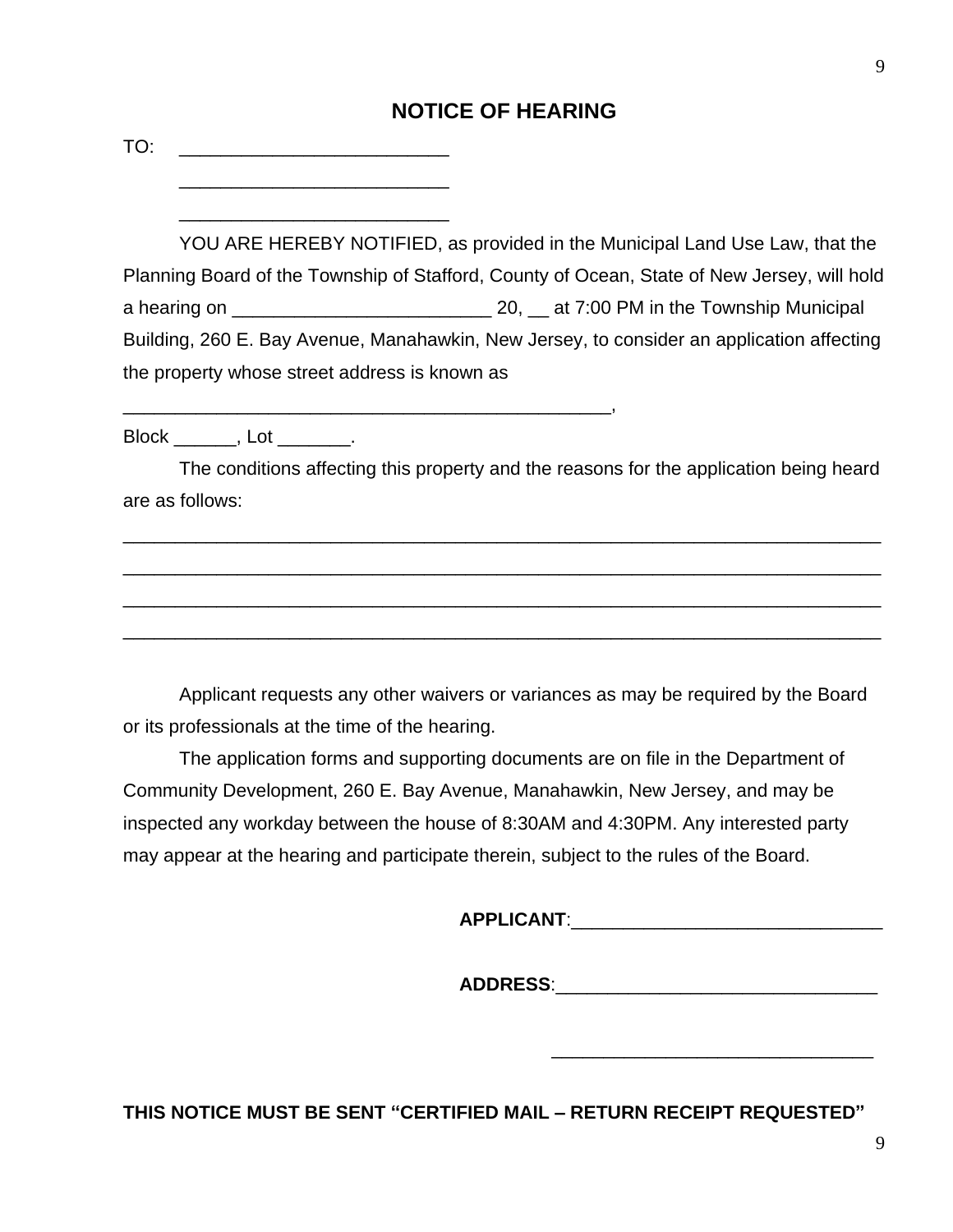### **NOTICE OF HEARING FOR PUBLICATION**

TO: Official Publication

\_\_\_\_\_\_\_\_\_\_\_\_\_\_\_\_\_\_\_\_\_\_\_\_\_\_

\_\_\_\_\_\_\_\_\_\_\_\_\_\_\_\_\_\_\_\_\_\_\_\_\_\_

TAKE NOTICE THAT the Planning Board of the Township of Stafford in the County of Ocean and State of New Jersey, will hold a hearing on \_\_\_\_\_\_\_\_\_\_\_\_\_\_\_\_\_\_\_\_\_ 20\_\_ at 7:00 PM in the Township Municipal Building at 260 E. Bay Avenue, Manahawkin, New Jersey, to consider an application affecting the property whose street address is known as

Block , Lot .

The conditions affecting this property and the reasons for the application being heard are as follows:

\_\_\_\_\_\_\_\_\_\_\_\_\_\_\_\_\_\_\_\_\_\_\_\_\_\_\_\_\_\_\_\_\_\_\_\_\_\_\_\_\_\_\_\_\_\_\_\_\_\_\_\_\_\_\_\_\_\_\_\_\_\_\_\_\_\_\_\_\_\_\_\_\_

\_\_\_\_\_\_\_\_\_\_\_\_\_\_\_\_\_\_\_\_\_\_\_\_\_\_\_\_\_\_\_\_\_\_\_\_\_\_\_\_\_\_\_\_\_\_\_\_\_\_\_\_\_\_\_\_\_\_\_\_\_\_\_\_\_\_\_\_\_\_\_\_\_

\_\_\_\_\_\_\_\_\_\_\_\_\_\_\_\_\_\_\_\_\_\_\_\_\_\_\_\_\_\_\_\_\_\_\_\_\_\_\_\_\_\_\_\_\_\_\_\_\_\_\_\_\_\_\_\_\_\_\_\_\_\_\_\_\_\_\_\_\_\_\_\_\_

\_\_\_\_\_\_\_\_\_\_\_\_\_\_\_\_\_\_\_\_\_\_\_\_\_\_\_\_\_\_\_\_\_\_\_\_\_\_\_\_\_\_\_\_\_\_\_\_\_\_\_\_\_\_\_\_\_\_\_\_\_\_\_\_\_\_\_\_\_\_\_\_\_

\_\_\_\_\_\_\_\_\_\_\_\_\_\_\_\_\_\_\_\_\_\_\_\_\_\_\_\_\_\_\_\_\_\_\_\_\_\_\_\_\_\_\_\_\_\_\_\_\_\_\_\_\_\_\_\_\_\_\_\_\_\_\_\_\_\_\_\_\_\_\_\_,

Applicant requests any other waivers or variances as may be required by the Board or its professionals at the time of the hearing.

The application forms and supporting documents are on file in the Department of Community Development, 260 E. Bay Avenue, Manahawkin, New Jersey, and may be inspected any workday between the house of 8:30AM and 4:30PM. Any interested party may appear at the hearing and participate therein, subject to the rules of the Board.

This Notice is published in compliance with the Code of the Township of Stafford.

APPLICANT'S NAME:\_\_\_\_\_\_\_\_\_\_\_\_\_\_\_\_\_\_\_\_\_\_\_\_\_\_\_\_\_\_\_\_\_\_\_\_\_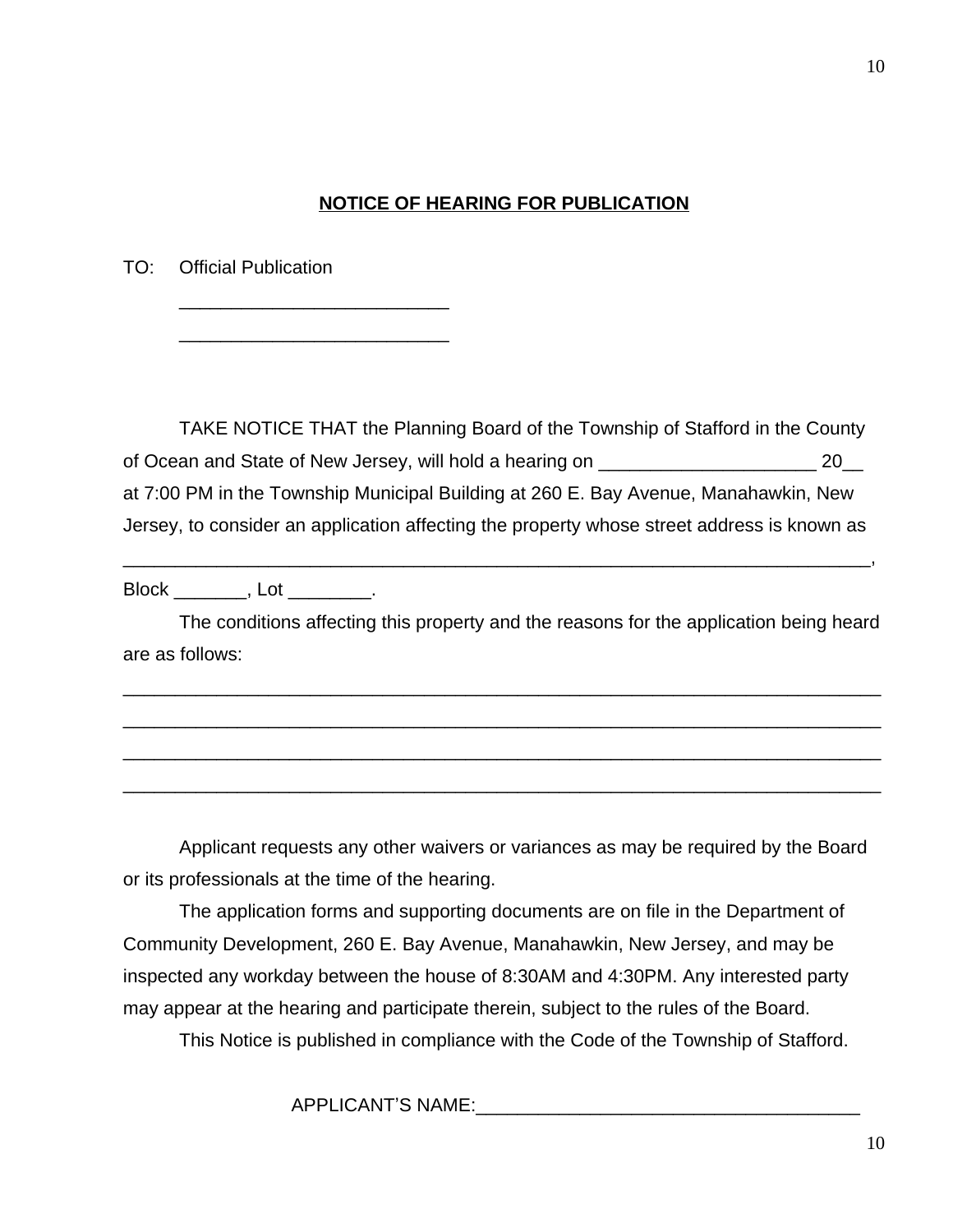# **NOTICE OF DECISION BY THE STAFFORD TOWNSHIP PLANNING BOARD**

On \_\_\_\_\_\_, the Stafford Township Planning Board granted (your name as it appears on the application to the board) the following relief for (block, lot and street address); (list subdivision approval in specific terms, such as "subdivision approval to divide lot 2 into lots 2.l01 and 2.02", or "a variance to permit a side setback of 25 feet where thirty feet is required," or "design wavers to permit extra site lighting," etc. The summary should be short but complete.) Documents and plans pertaining to this matter are available for public inspection at the Stafford Township Municipal Building, 260 East Bay Ave., Manahawkin, NJ 08050 during regular business days and hours.

(Your name and town of residence, street address and phone number are not necessary.)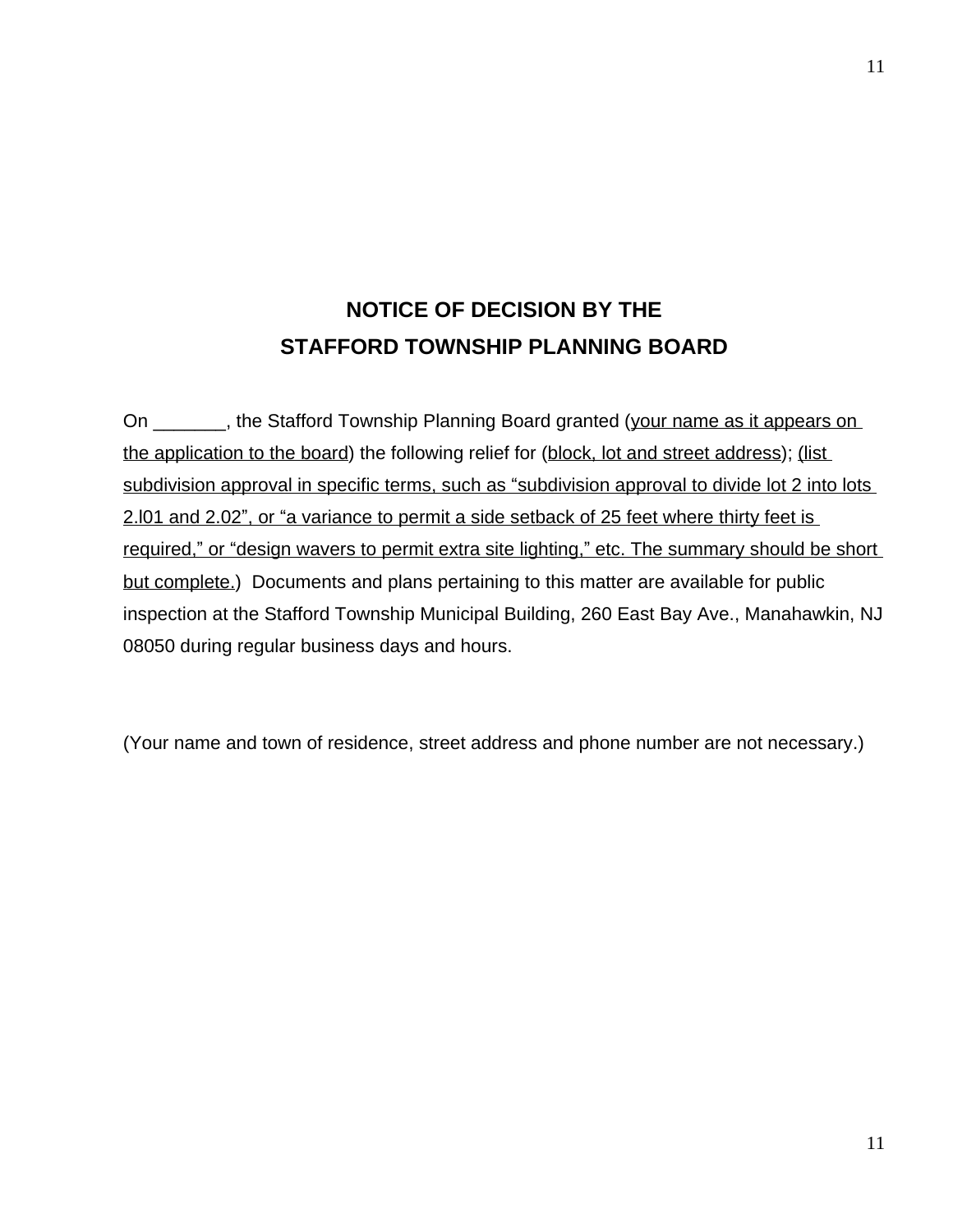## **STAFFORD TOWNSHIP**

## **DEVELOPMENT REVIEW FEES**

**(From the Township Code, Article XI, 130-95)**

#### **PAYMENTS MUST BE IN THE FORM OF A CHECK OR MONEY ORDER PAYABLE TO STAFFORD TOWNSHIP**

**--------------------------------------------------------------------------------------------------------------------**

## **APPLICATION ADMINISTRATIVE FEE** (non-refundable) – **SEPARATE CHECK**

(choose one fee which applies to your application)

| All development applications                                                                                                            | \$200.00                      |
|-----------------------------------------------------------------------------------------------------------------------------------------|-------------------------------|
| Exceptions:                                                                                                                             |                               |
| Major Site Plan/Major Subdivision                                                                                                       | \$500.00                      |
| "C" variance in connection with existing single-family<br>residential use<br>"C" variance for an accessory structure<br>Minor site plan | \$75.00<br>\$25.00<br>\$75.00 |
| Extension of Preliminary/Final Approval                                                                                                 | \$75.00                       |
| Pre-applications                                                                                                                        | \$25.00                       |

#### **COURT REPORTER - SEPARATE CHECK**

| Residential "C" Variance | \$100.00 |
|--------------------------|----------|
| All other applications   | \$200.00 |

# **--------------------------------------------------------------------------------------------------------------------**

### **THE FOLLOWING FEES MAY BE COMBINED IN ONE CHECK**

**--------------------------------------------------------------------------------------------------------------------**

#### **SUBDIVISION**

| Minor-Preliminary and Final               | \$500.00   |
|-------------------------------------------|------------|
| plus per Lot                              | \$50.00    |
| Major-Preliminary                         | \$1,500.00 |
| plus per Lot                              | \$50.00    |
| Major Final-(50% of fees for Preliminary) | \$750.00   |

#### **SITE PLAN**

| Minor-Preliminary and Final                     | \$850.00   |
|-------------------------------------------------|------------|
| Major-Preliminary                               | \$1,500.00 |
| plus per acre fee on any portion above one acre | \$500.00   |
| Major Final-(50% of fees for Preliminary)       | \$750.00   |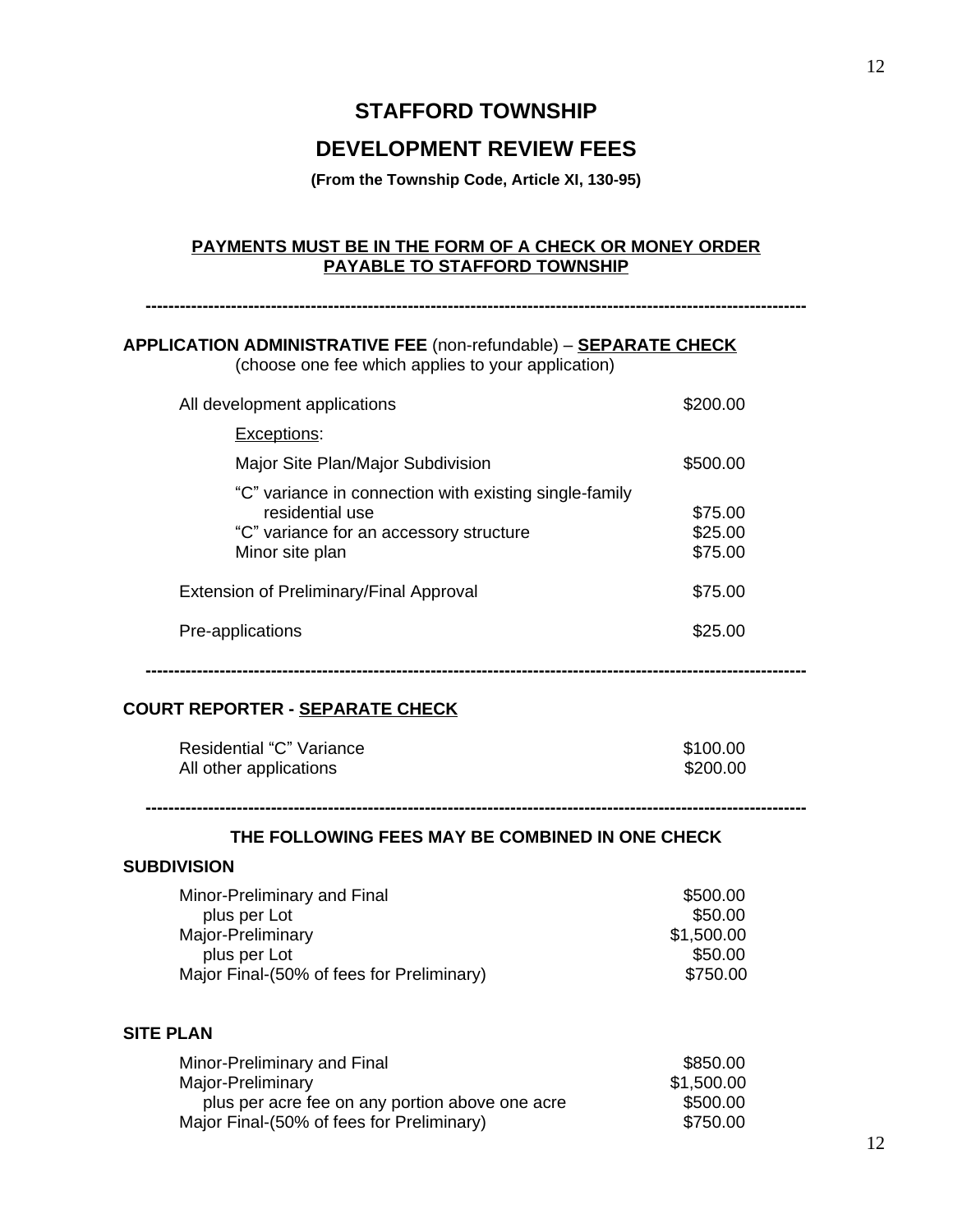| \$100.00                                     |
|----------------------------------------------|
|                                              |
| \$150.00<br>\$150.00<br>\$200.00<br>\$500.00 |
| \$100.00                                     |
| \$225.00                                     |
| \$100.00                                     |
| \$25.00                                      |
| \$25.00                                      |
| \$100.00<br>\$250.00                         |
|                                              |

The developer shall, upon filing an application, pay an escrow fee to the Township by check or money order, based on the schedule set forth above. Proposals involving more than one (1) application type shall pay a cost equaling the sum of the costs for the component elements of the plat. Proposals requiring a combination of approvals, such as subdivision, sit plan, and/or a variance, shall pay a cost equal to the sum of the cost for each element.

**--------------------------------------------------------------------------------------------------------------------**

#### **RE-REVIEW FEES**

The fees paid under 130-95A (2), (3) and (5) are estimated to cover the costs incurred by the Board for the review of the initial application. Additional fees totaling 50% of the original fee shall be posted by the applicant for each plan review submitted after the original submission.